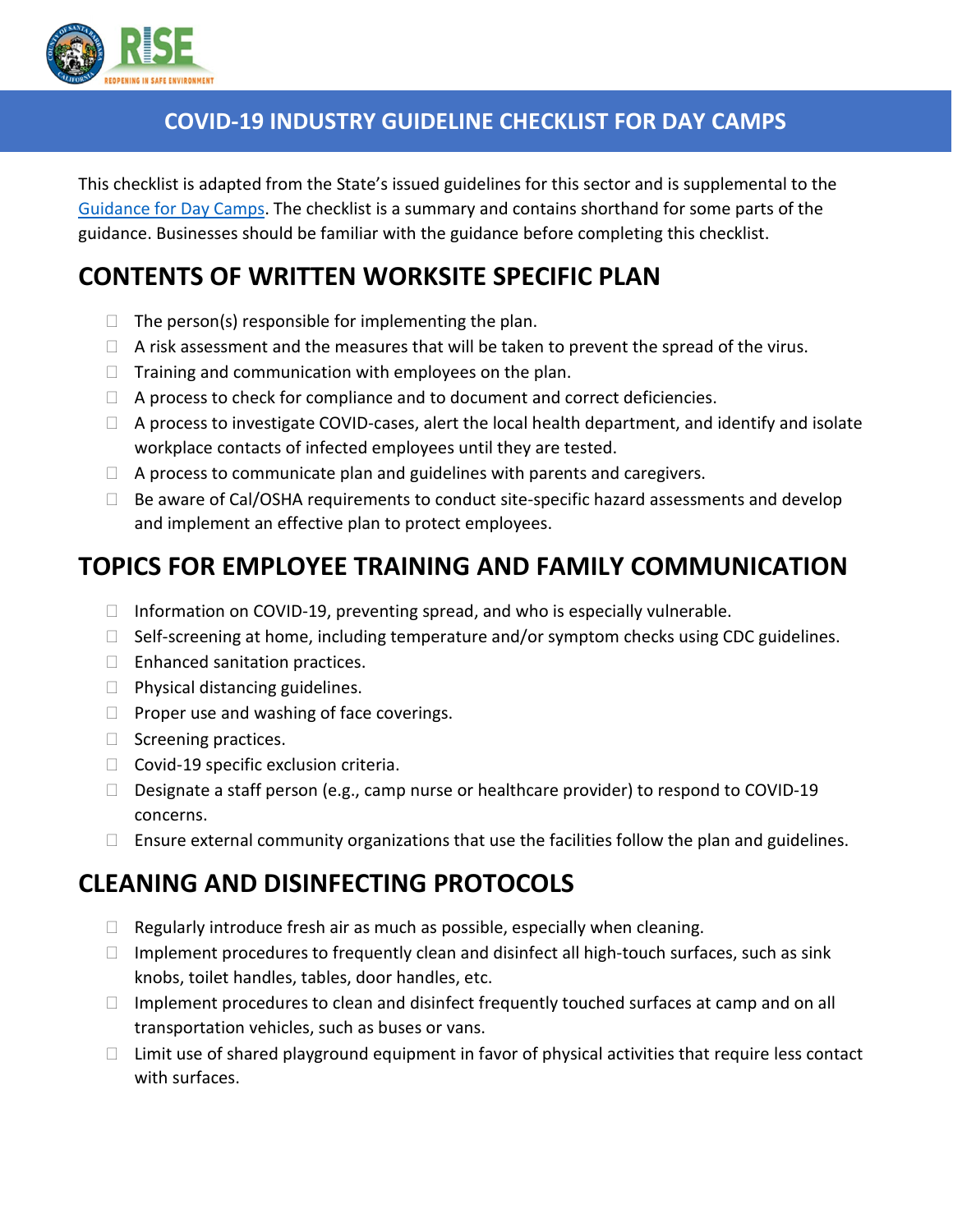

#### **COVID-19 INDUSTRY GUIDELINE CHECKLIST FOR DAY CAMPS**

- $\Box$  Limit sharing of objects and equipment, such as toys, games and art supplies, to the extent practicable or clean and disinfect between uses.
- $\Box$  Ensure that all water systems and features (drinking fountains, etc.) are safe to use after a prolonged facility shutdown.
- $\Box$  Provide physical guides, such as tape on floors and sidewalks and signs on walls, to remain 6 feet apart in lines.
- $\Box$  Follow CDC's considerations for Pools, Hot Tubs, and Water Playgrounds During COVID-19.
- $\Box$  Use cleaning products approved for use against COVID-19 on the Environmental Protection Agency (EPA) approved list "N" and follow product instructions.

## **HYGIENE PROTOCOLS**

- $\Box$  Implement and enforce strict handwashing guidelines for all staff and campers.
- $\Box$  Ensure adequate supplies, including soap, tissues, no-touch trashcans and hand sanitizers.
- $\Box$  Provide and ensure staff use face coverings and all required protective equipment.
- $\Box$  Teach and reinforce use of cloth face coverings.

### **HEALTH SCREENING PROTOCOLS**

- $\Box$  Implement screening procedures for all staff and campers before they enter the facility.
- $\Box$  Document/track incidents of possible exposure and notify health officials, staff and families immediately of any possible case while maintaining confidentiality.
- $\Box$  A process to conduct visual wellness checks and take temperature each morning with preferably a no-touch thermometer.
- $\Box$  A process to monitor staff and campers throughout day for signs of illness, isolate from general room population and notify parents if symptomatic.
- $\Box$  Exclude any child, parent, caregiver, or staff showing symptoms of COVID-19.
- $\Box$  Identify an isolation room or area to separate anyone who exhibits symptoms of COVID-19.
- $\Box$  Establish procedures for safely transporting anyone sick home or to a healthcare facility, as appropriate.
- $\Box$  A process to follow if someone becomes ill, such as closing off areas used by sick person and clean and disinfect area after 24 hours.
- $\Box$  Advise sick staff members and children not to return until they met CDC criteria to discontinue home isolation.
- $\Box$  Maintain communication systems that allow staff and families to self-report symptoms and receive prompt notifications of exposures and closures, while maintaining confidentiality.
- $\Box$  A plan to implement partial or total closure if staff or camper tests positive for COVID-19.